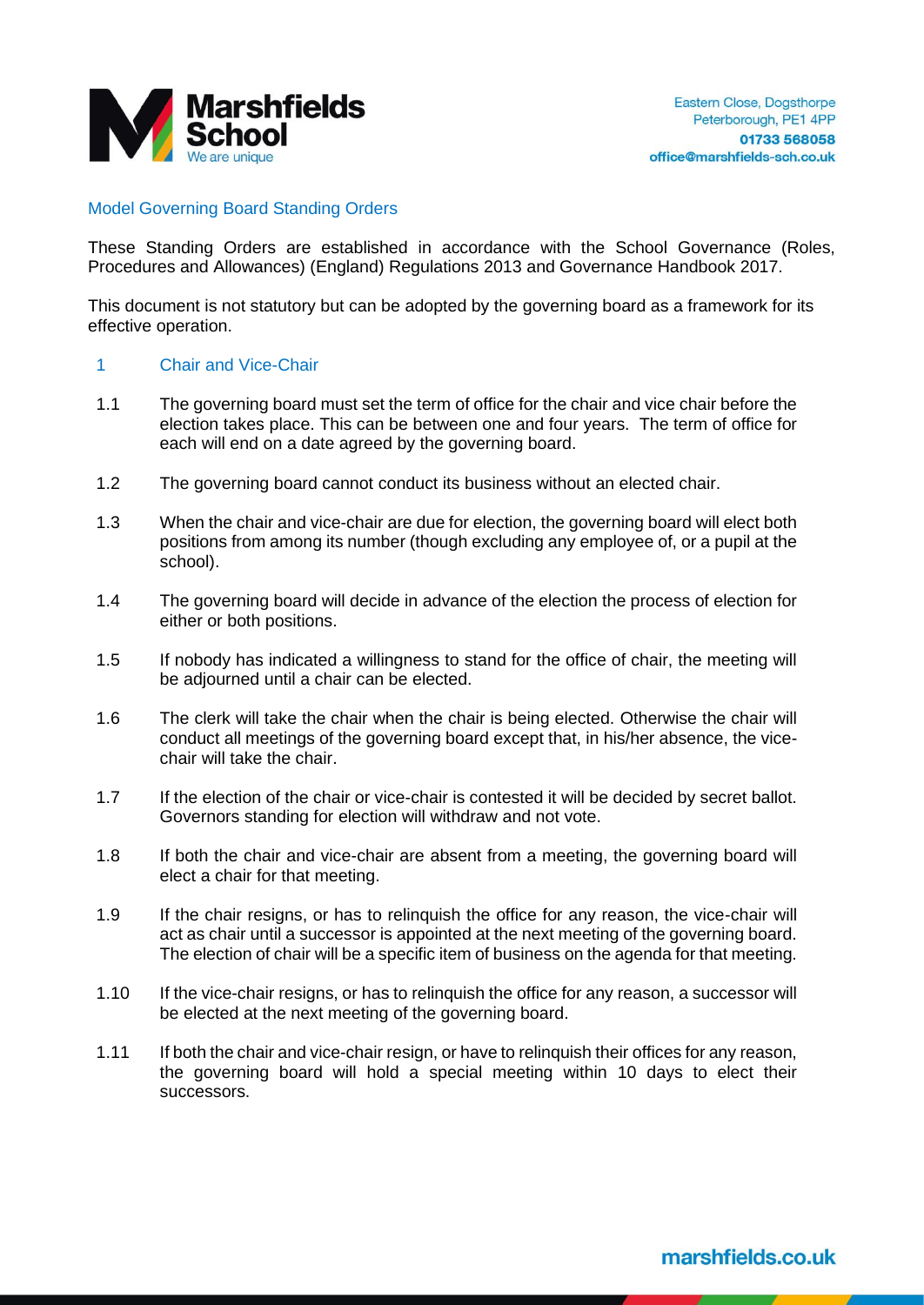

- 1.12 The chair and / or vice-chair can be removed from office by resolution of the governing board unless the chair has been nominated by the Secretary of State pursuant to section 67 of the EIA 2006.
- 1.13 A resolution to remove the chair or vice-chair from office will not take effect unless the matter is specified as an item of business on the agenda. The governor proposing the removal must state his/her reasons for doing so at the meeting. The chair or vicechair must be given the opportunity to make a statement in response before he/she withdraws from the meeting and the governing board votes on the proposal to remove the chair or vice-chair from office.

# 2 Calendar of Meetings

- 2.1 The governing board will meet at least three times per academic year.
- 2.2 Committees will meet at a frequency determined by the governing board.
- 2.3 The governing board will set the dates for its meetings, including those of any committee and/or working group [delete as appropriate] for the next school year at the final meeting of the previous school year/on a termly basis at the last meeting of the preceding term/from meeting to meeting.
- 3 Timing and Duration of Meetings
- 3.1 Meetings will start at times which are acceptable to the governing board and will be limited to 2 hours duration
- 3.2 Where the business has not been completed within the agreed time, those governors present may resolve to continue the meeting in order to deal with the business notified on the agenda or make arrangements for a further meeting to complete the business.
- 3.3 A meeting may be discontinued at any time if the governors so resolve. If so, or if the meeting has to be abandoned because it is no longer quorate, a further meeting shall be called as soon as practicable to complete the unfinished business.
- 4 Alternative arrangements for governor participation at meetings
- 4.1 The governing board may approve alternative arrangements for governors to participate or vote at meetings.

Governors may participate and vote at meetings via video conferencing facility if they have indicated this in advance of the meeting and this facility is available.

- 4.2 A meeting will only take place if there is a physical quorum for the meeting (i.e. if a quorate number of governors is in attendance at the stated venue for the meeting). If governors participate/vote at meetings but are not in attendance due regard will be paid to confidentiality and fair and equal contribution to the meeting.
- 4.3 The clerk will physically attend the meeting in order to record the minutes.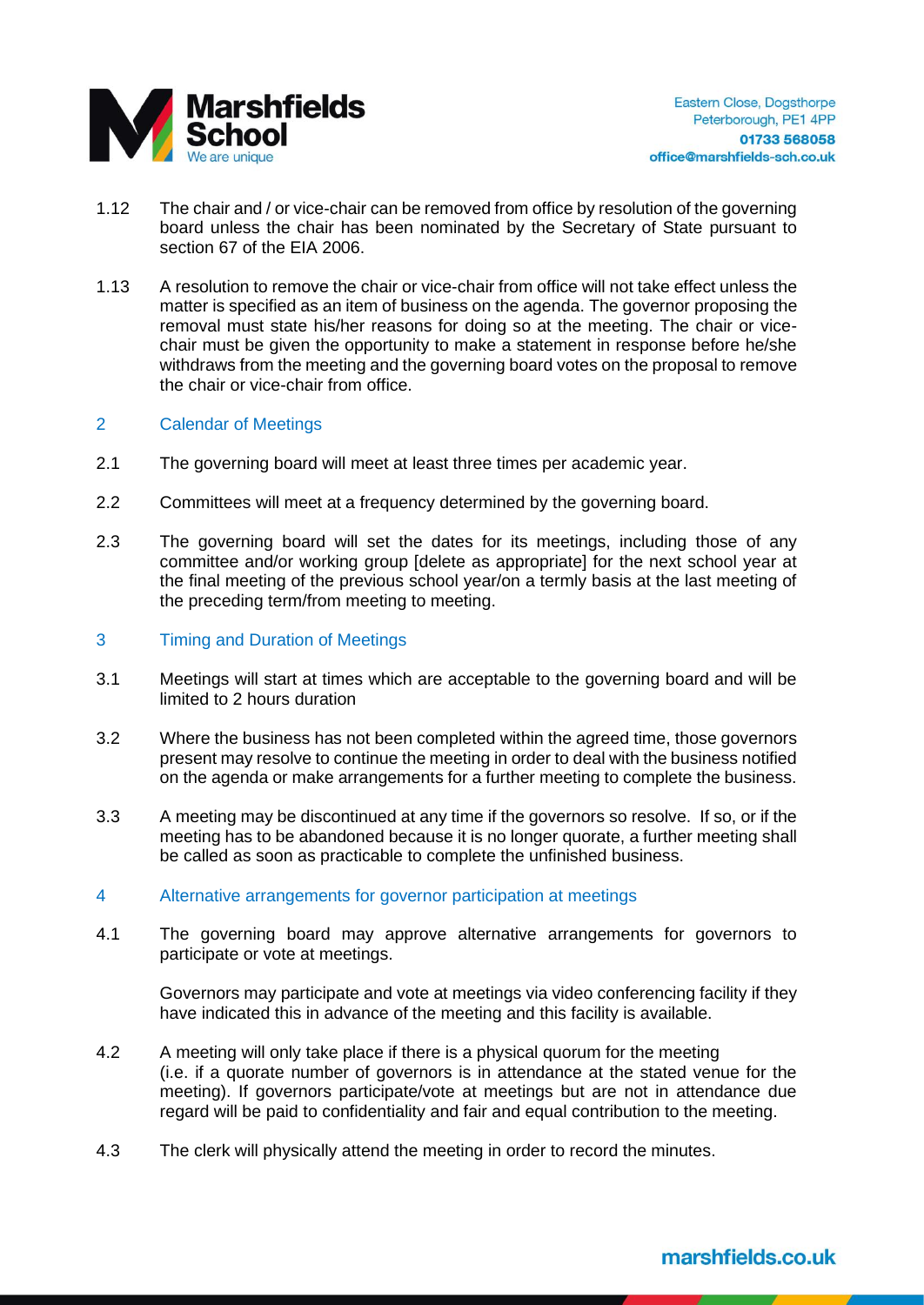

### 5 Quorum

- 5.1 The quorum for all business of the governing board is one half (rounded up to a whole number) of the total number of governors in place; not including any governor vacancies.
- 5.2 Meetings which become inquorate will continue but no legal decisions may be made.

# 6 Clerking

- 6.1 The governing board will determine the arrangements for appointing a clerk for meetings of the full governing board and committees.
- 6.2 Governors and the headteacher cannot be clerk to the governing board.
- 6.3 The headteacher cannot be appointed as clerk to a committee.
- 6.4 If the clerk does not attend a meeting the governors present at the meeting can appoint a member of the governing board or committee (but not the headteacher) to act as clerk for that meeting.
- 6.5 The governing board can remove their clerk from office by resolution at a governing board meeting. If the school does not have a delegated budget, the local authority may dismiss the clerk and appoint a substitute, but the local authority must consult the governing board before doing so.

### 7 Associate Members

- 7.1 The governing board can appoint Associate Members to serve on one or more governing board committees and attend full governing board meetings.
- 7.2 An associate member may be removed from office by the governing board at any time.
- 7.3 Associate Members are appointed as members of committees established by the governing board or as members of the governing board. They are appointed for a period of between one and four years and can be reappointed at the end of their term of office. Associate Members are not governors and are not recorded on the Instrument of Government.
- 7.4 Associate Members do not have the right to vote at governing board meetings. The governing board can give limited voting rights to Associate Members on committees at the time of appointment.
- 7.5 Associate Members cannot count towards a quorum for any meeting of the full governing board or committee on which they serve.
- 8 Withdrawal from meetings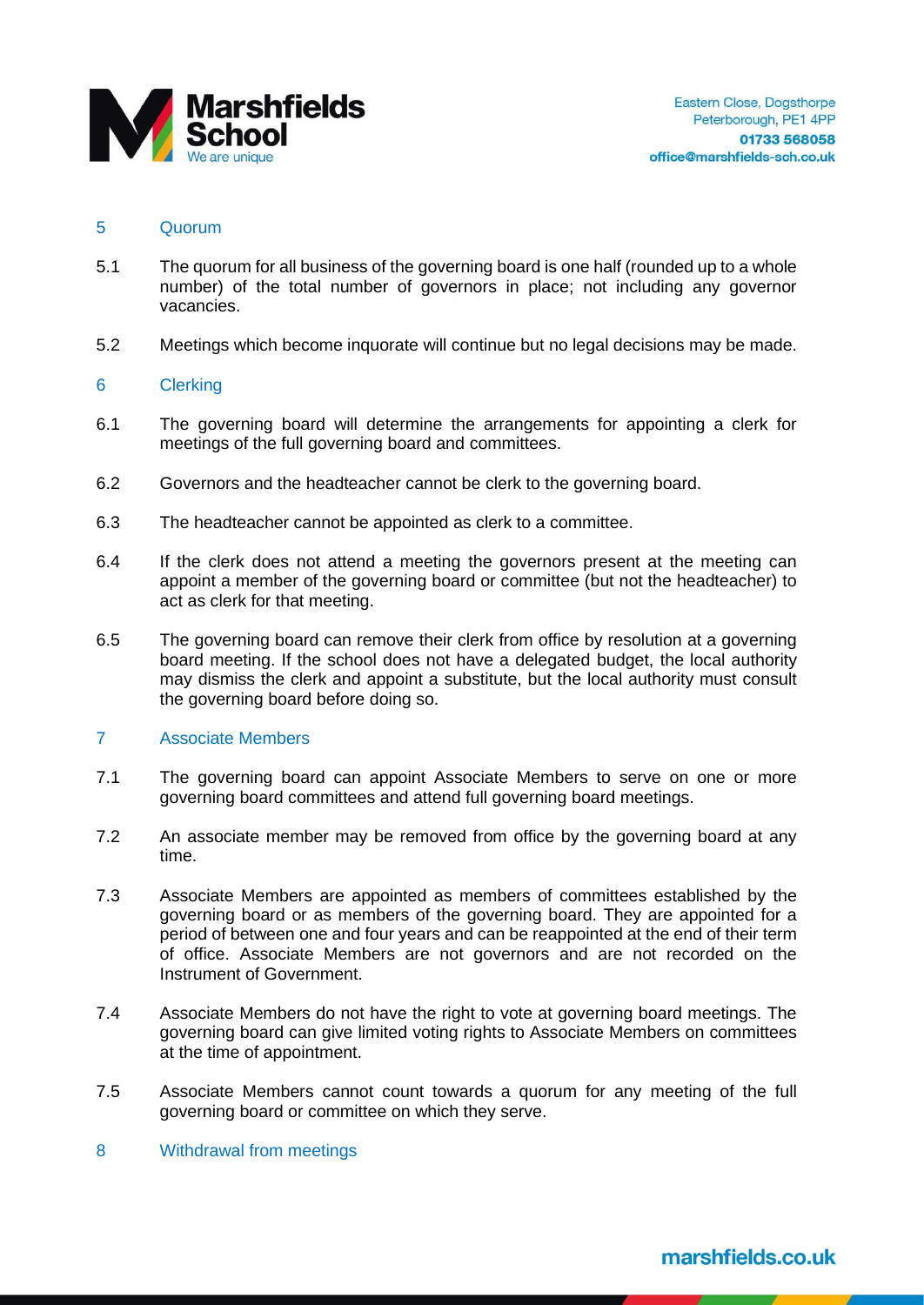

- 8.1 Governors will be required to withdraw from a meeting under circumstances set out in Regulation 16 of the School Governance (Roles, Procedures and Allowances) (England) Regulations 2013.
- 8.2 If there is a dispute about a person attending a governing board meeting being required to withdraw, the matter of withdrawal shall be determined by the governors present at the meeting.

# 9 Convening meetings

9.1 All meetings will be convened by the clerk, in accordance with the arrangements made by the governing body, but subject to (a) any direction from the chair where a matter is urgent and (b) any requisition signed by three governors.

#### 10 Notice of Meetings

- 10.1 Written notice of meetings, together with the agenda, will be sent so as to arrive seven clear days before the meeting – except where the chair calls an urgent meeting at short notice  $-$  to (a) each governor, (b) the headteacher (whether or not that person is a governor), (c) any Associate Member and (d) the local authority, where an agenda item for the meeting involves consideration of a change of school category.
- 10.2 Non-receipt of notice of a meeting will not invalidate the meeting.
- 10.3 Notices of meetings, and the accompanying agenda, will be made available at the school, at all reasonable times, for inspection by anyone wishing to see them.

#### 11 Agenda

- 11.1 The agenda will be prepared by the clerk in accordance with any determination of the governing board and in consultation with the chair and the headteacher and where the clerk is also the clerk to any committees the chair of the committee and the headteacher.
- 11.2 Wherever possible papers that inform agenda items will be sent to governors with the agenda.
- 12 Late Items/Any Other Business
- 12.1 The governing board will decide whether any such item is to be discussed or, if appropriate, deferred to a subsequent meeting.

#### 13 Suspension of Governors

13.1 The governing board may suspend a governor for a period of up to six months under circumstances set out in Regulation 17 of the School Governance (Roles, Procedures and Allowances) (England) Regulations 2013.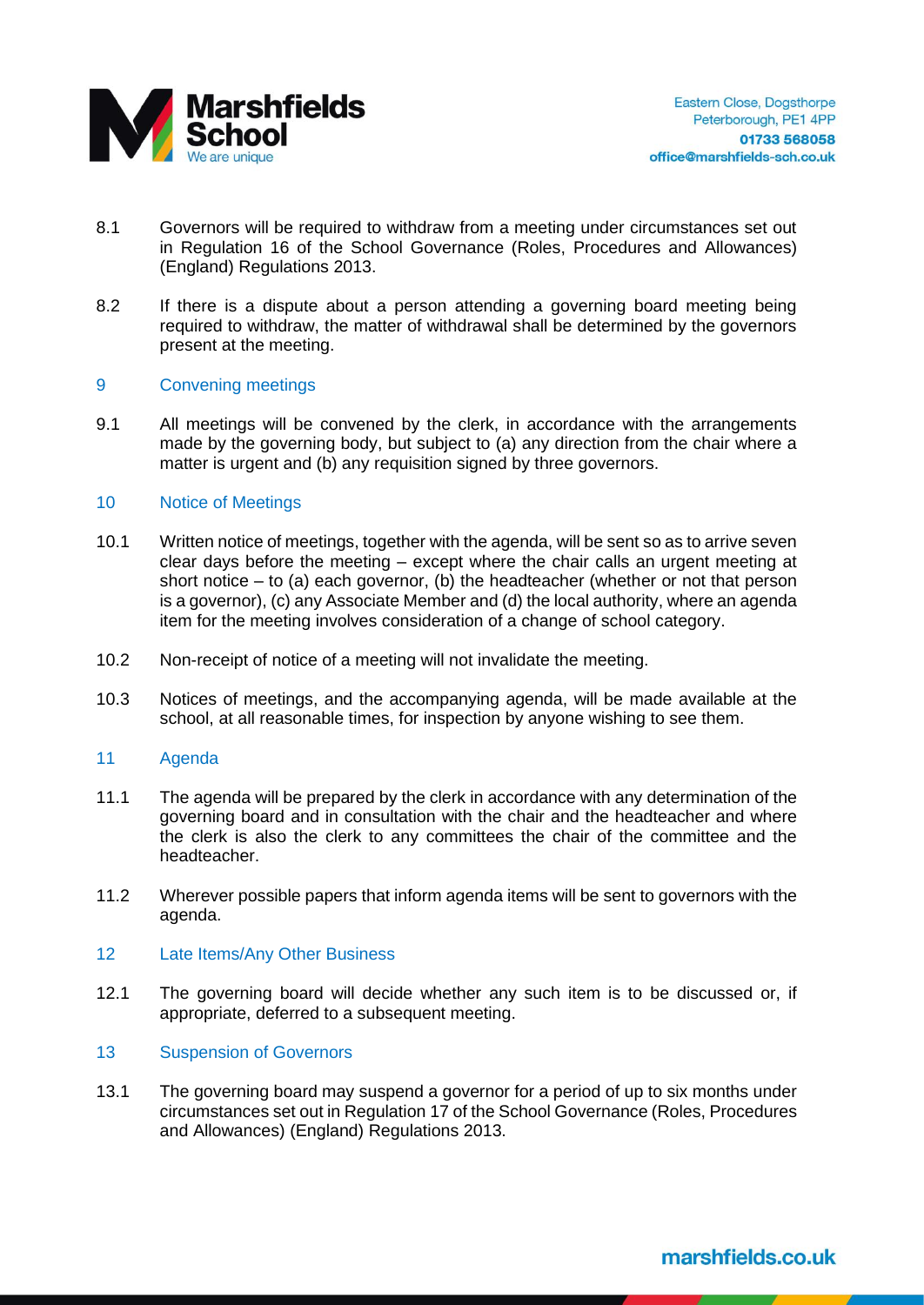

- 13.2 A governor can only be suspended if one or more of the following grounds apply:
	- the governor is paid to work in the school and is the subject of disciplinary proceedings in relation to his/her employment
	- the governor is the subject of any court or tribunal proceedings, the outcome of which may be that he/she is disqualified from continuing to hold office as a governor under Schedule 4 of the Constitution Regulations
	- the governor has acted in a way that is inconsistent with the school's ethos or with the religious character and has brought or is likely to bring the school or the governing board or his office into disrepute
	- the governor is in breach of his/her duty of confidentiality to the school or the staff or to the pupils
- 13.3 Any motion to suspend a governor must be specified as an agenda item of the meeting for which at least seven days' notice must be given.
- 13.4 A governor who is suspended must be given notice of any meetings and must be sent agendas, reports and papers for any meetings during their suspension.

# 14 Governors' Expenses

14.1 The governing board will prepare a policy on the payment of expenses of governors in accordance with Part 6 of the School Governance (Roles, Procedures and Allowances) (England) Regulations 2013.

# 15 Attendance

- 15.1 The clerk will keep a record of those governors and all other persons present at meetings of the governing board or any of its committees.
- 15.2 Where a governor sends an apology for absence with reason, the governing board will decide whether to 'consent' to the absence and the clerk will record the decision in the minutes. (A copy of the approved draft minutes will be sent as soon as possible to the governor concerned.)
- 15.3 The time of arrival and/or departure of any governor not in attendance throughout any meeting will be recorded in the minutes.

#### 16 Minutes of Meetings

- 16.1 The minutes of meetings will be kept in a binder on consecutively numbered looseleaf pages, each page initialled by the person signing them as a true record.
- 16.2 Any dissenting views will be recorded in the minutes of the meeting, if that is the wish of one or more governors present.
- 16.3 Action will be taken on the basis of decisions and need not await the approval of the minutes at the next meeting.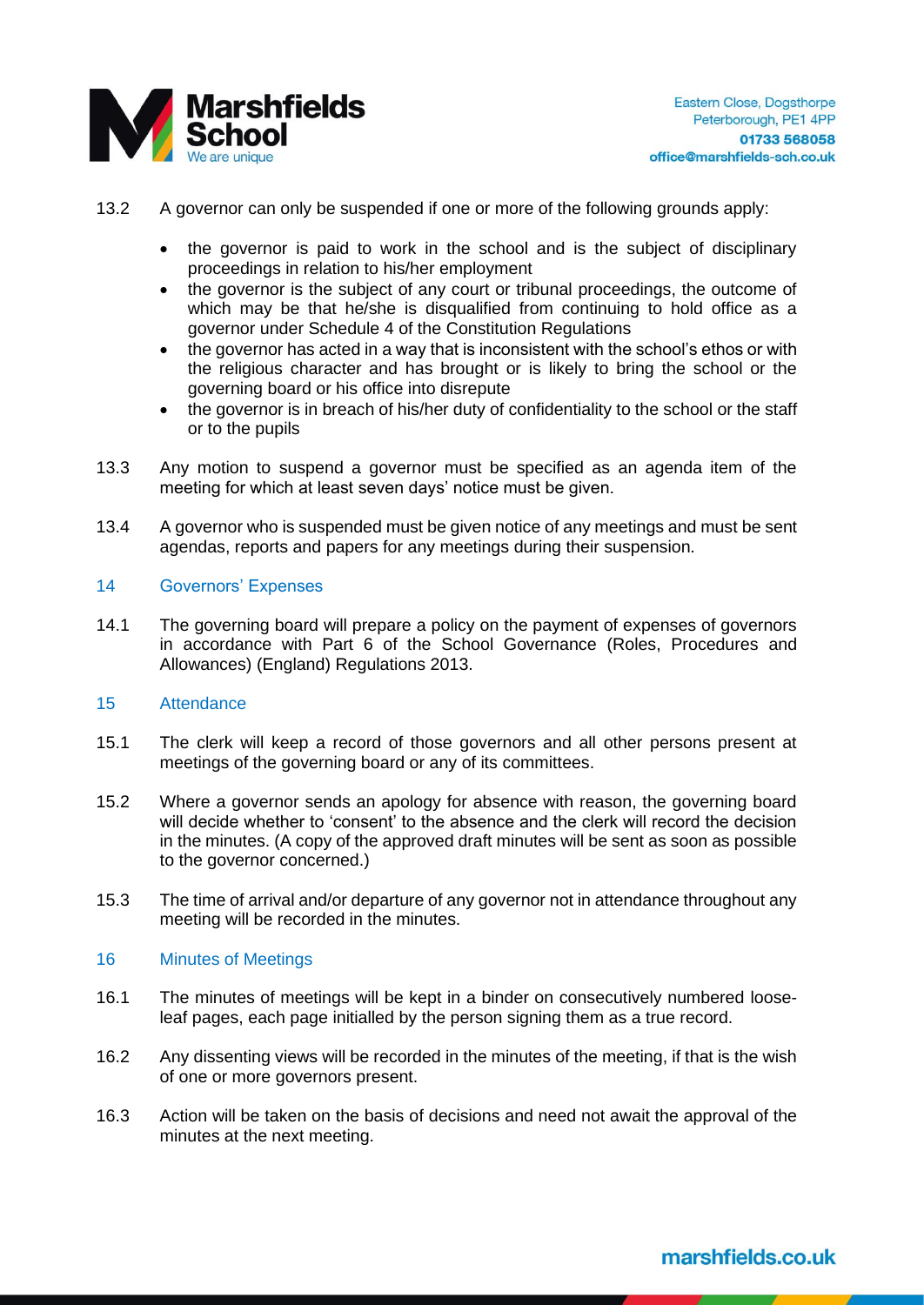

- 16.4 Within 10 working days of the meeting, the draft minutes will be sent by the clerk to the chair for checking and to the headteacher.
- 16.5 Copies of the draft minutes, once 'approved' by the chair, will be sent to all members of the governing board within school days of the meeting.
- 16.6 The approval of the minutes of the previous meeting will be on the agenda of every meeting of the governing board and once approved as a true record (subject to any agreed amendments) the minutes will be signed and dated by the chair.
- 16.7 Those matters which the governing board determines shall remain confidential will be minuted separately and such minutes will not be made publicly available.
- 16.8 Approved draft minutes, and subsequently the approved minutes, will be made available at the school, at all reasonable times, for inspection by anyone wishing to see them.
- 16.9 Minutes made available for inspection will include papers forming part of the meeting.
- 16.10 A copy of the signed minutes will be sent to the LA if requested and also, for voluntary schools, to the Diocesan Director of Education.
- 17 Confidentiality of Proceedings
- 17.1 Details of any dispute, discussion or disagreement should remain confidential to those present at the meeting.
- 18 Correspondence
- 18.1 All incoming correspondence to the governing board (other than any concerning a complaint) is for the attention of the whole governing board, even if addressed to the chair and/or the clerk. Significant items will be circulated to all governors as and when received/presented to each meeting of the governing board for action or information as appropriate. The chair will report upon any correspondence on which he/she has already taken urgent action.
- 18.2 The governing board will determine by resolution who may write letters on behalf of the governing board, either generally or on specific issues.

# 19 **Information and Advice**

- 19.1 The headteacher has a statutory duty to keep the governing board fully informed and will present a written report to each termly meeting of the governing board.
- 19.2 At the autumn term meeting each year the governors will receive details of public examination results taken in the preceding summer term and compare these with the targets set and the previous year's results.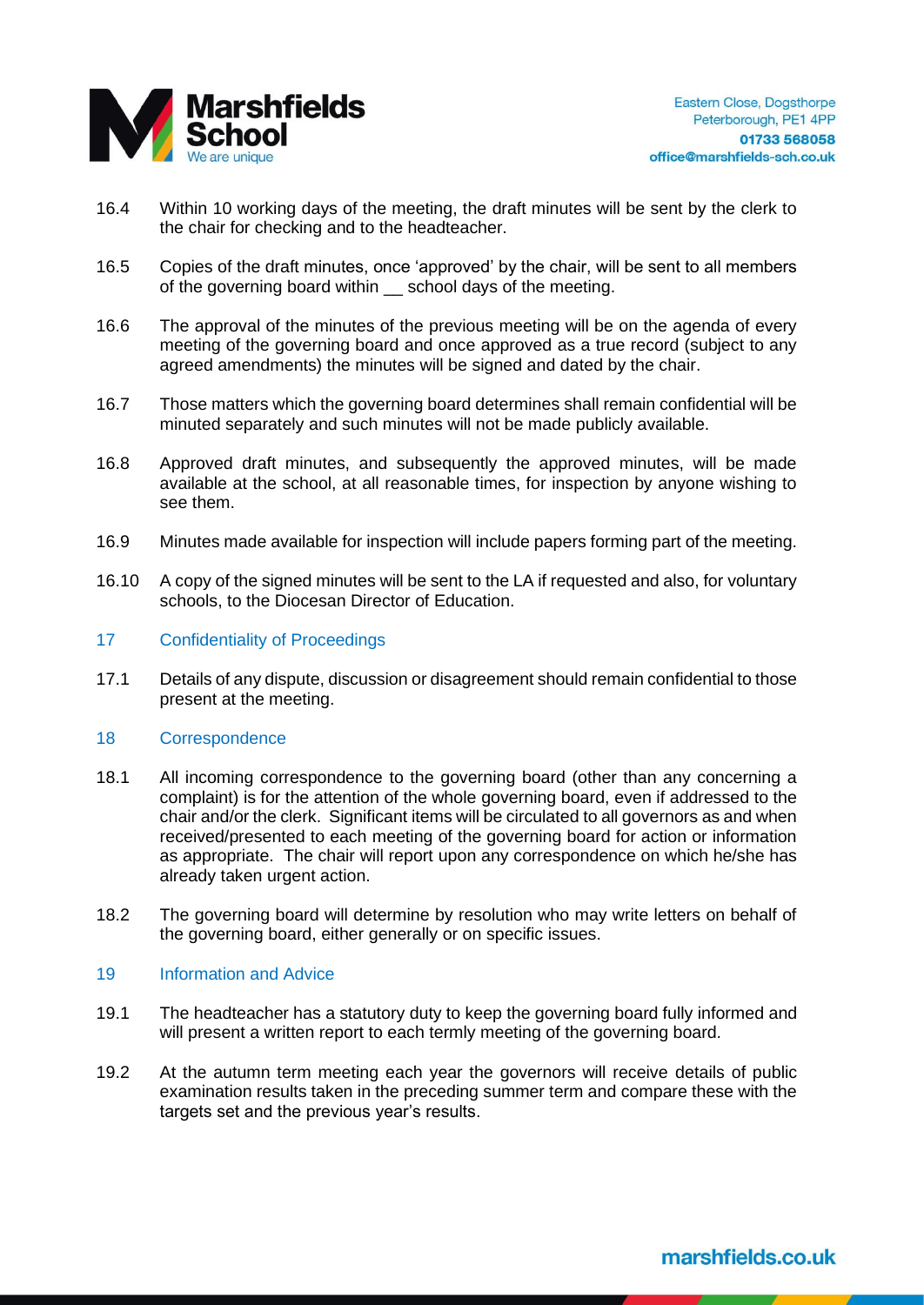

- 19.4 Where (exceptionally) important information required by the governing board is given orally, it will be recorded in the minutes in appropriate detail.
- 19.5 Where information required by the governing board is not readily available, reasonable time will be given for its production.
- 19.6 Where expertise is needed but not available within the governing board, the governing board may consider inviting appropriate non-governors to attend meetings or appointing Associate Members.

#### 20 Discussion and Debate

- 20.1 The chair will ensure that meetings are run effectively, focussing on priorities and making best use of the time available and ensuring that all governors enjoy equality of opportunity to express their views and participate in decision making.
- 20.2 The governing board will receive and note, *without debate*, any decisions on matters which it has delegated to a committee or to an individual. Decisions will be recorded in the minutes.
- 20.3 Recommendations received from working groups will be recorded in the minutes, together with any related governing board resolution.

#### 21 Decision-making

- 21.1 Members of the governing board recognise that all decisions must be made by the governing board unless the governing board has delegated the function to a committee or to an individual.
- 21.2 Every question to be decided at a meeting of the governing board is to be determined by a majority of the votes of the governors present and voting on the question; proxy voting is not allowed. Voting by telephone or video conferencing is only permitted where the governing board have adopted alternative arrangements for governor participation as set out in Section 4 above.
- 21.3 Where there is an equal division of votes the chair (or the person acting as chair for the purpose of the meeting) has a second or casting vote – except in the case of a selection panel deciding who, if any, candidate to recommend to the governing board for appointment as headteacher or deputy.
- 21.4 Voting in the election of the chair or vice-chair where there is a contest will be held by secret ballot. Otherwise voting will ordinarily be by show of hands, unless one or more governors request a secret ballot. There is no second or casting vote in the election of chair.
- 21.5 Decisions of the governing board are binding upon all its members.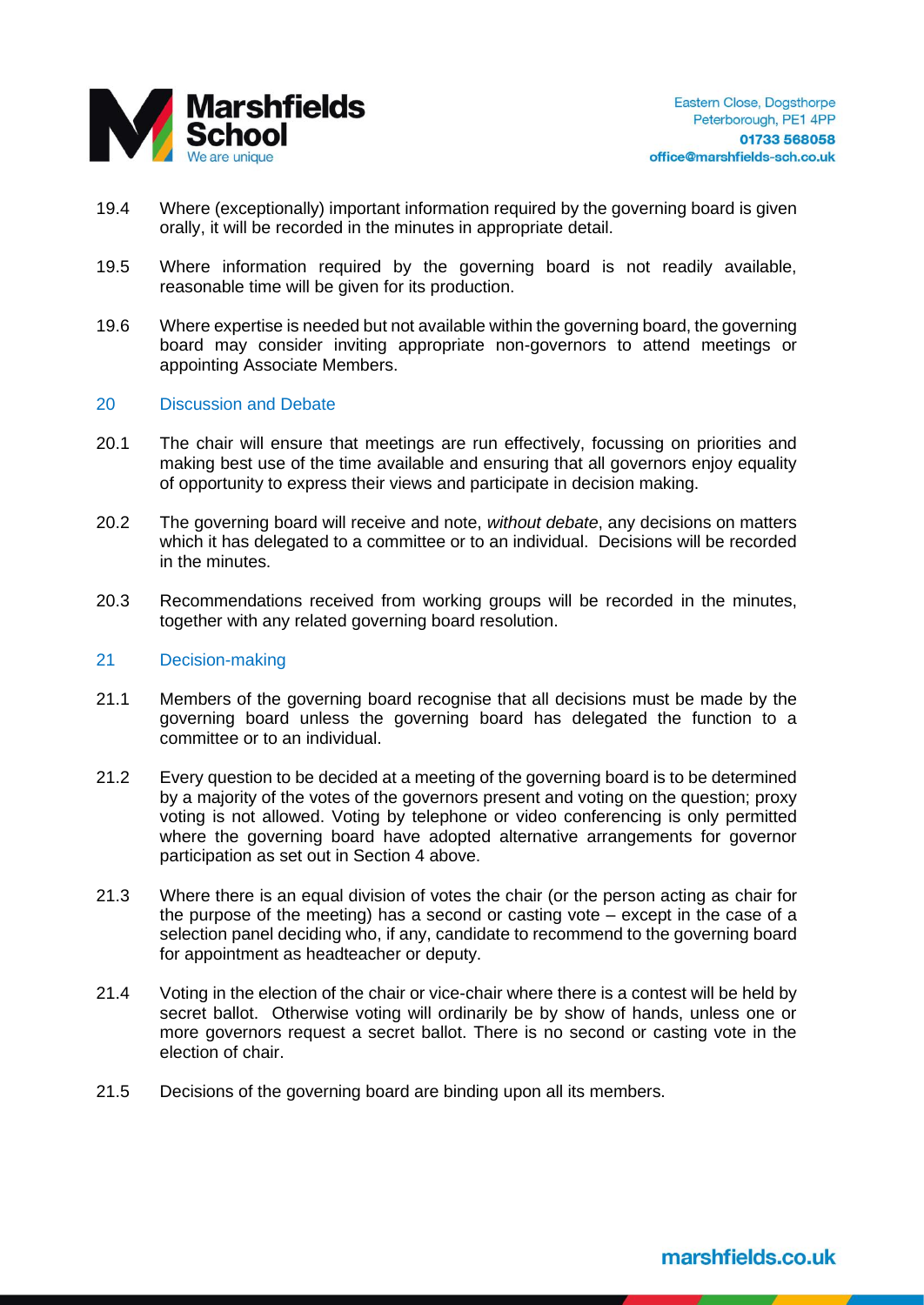

21.6 Decisions of the governing board (or of any of its committees) may be amended or rescinded at a subsequent meeting of the governing board only if a proposal to amend or rescind appears as a specific agenda item.

# 22 Urgent Action

- 22.1 The chair, or in his or her absence the vice-chair, has authority to take urgent action between meetings only where:
	- a delay in dealing with the matter would be seriously detrimental to the interests of the school, a pupil, his/her parents, or a member of staff
	- a meeting could not be called in sufficient time to deal with the matter
	- the matter is one which can be delegated to an individual under regulations
- 22.2 If the chair (or vice-chair) takes any urgent action between meetings, the facts will be reported to the next meeting of the governing board.

# 23 Public Statements

- 23.1 Public statements on behalf of the governing board will be made only by the chair or those delegated to make them.
- 24 Access to Meetings of the Governing Board
- 24.1 Apart from governors, the only people entitled to attend a meeting of the governing board are the headteacher (whether or not they are a governor), the clerk, where appropriate, Associate Members and any such other persons as the governing board may determine. No substitute members are permitted.
- 24.2 Associate Members may be required to leave a meeting where matters of a confidential nature relating to individual staff or pupil are discussed.
- 24.3 *When the headteacher is absent, the deputy headteacher will attend in his/her place* but will have no vote (unless in the long-term absence of the headteacher, the deputy has been appointed acting headteacher).
- 24.4 The governing board can require any non-governor present at a meeting to leave at any time.
- 24.5 If a meeting is to be opened to parents/the public, reasonable notice will be given.
- 24.6 The deputy headteacher/s will be invited to attend meetings of the governing board as observer/observers, as part of their professional development.
- 24.7 The headteacher may invite officers (deputy headteacher, bursar, head of department etc.) to attend meetings on an occasional or regular basis. All officers are there in an advisory role and have no voting rights, unless they have an additional role such as staff governor.
- 25 Pecuniary Interests and Other Specified Conflict of Interest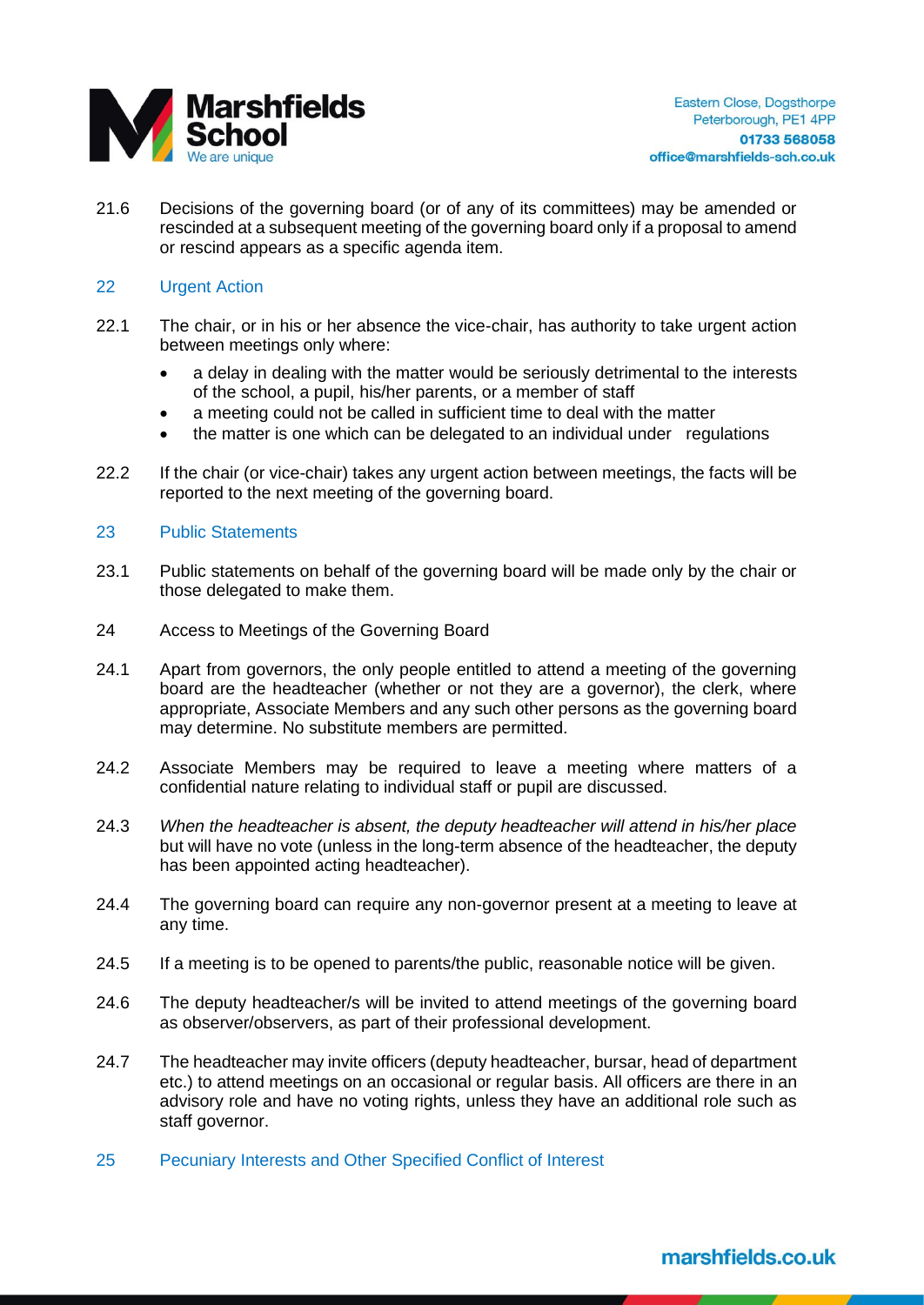

- 25.1 The governing board will maintain a register of the pecuniary and personal interests of its members using GovernorHub.
- 25.2 As appropriate, governors will draw attention to any pecuniary or other personal interest, whether that interest has previously been registered or not.
- 25.3 The register of interests form will be published on the website and reviewed on an annual basis.
- 25.4 A governor must withdraw from a meeting, if he/she (or a close relative or partner):
	- stands to gain financially from a matter under consideration
	- has a personal interest in a matter under consideration
	- is a relative of a pupil, a parent or an employee being discussed
	- is a school employee, other than the headteacher, and the pay or performance of school employees is under discussion
	- is the headteacher and the pay or performance of the headteacher is under discussion
- 25.5 When a committee is considering:
	- disciplinary action against an employee or against a pupil or
	- a matter arising from an alleged incident involving a pupil

a governor who has declared a personal interest may nevertheless attend the meeting to give evidence if he/she has made relevant accusations, or is a witness in the case.

### 26 Complaints and Staff Discipline

- 26.1 The governing board will establish procedures for dealing with general complaints.
- 26.2 The governing board will establish procedures for dealing with staff disciplinary matters and staff grievances.

# 27 Delegation of Functions

- 27.1 No action may be taken by an individual governor (including the chair and vice-chair except where acting in accordance with Standing Order 22.1) unless authority to do so has been delegated formally by resolution of the governing board.
- 27.2 Where required under the school governance regulations and in other cases in order to ensure the most efficient conduct of its business, the governing board will:
	- delegate work to committees, individual members of the governing board and/or the headteacher, if not a governor.
- 27.3 The arrangements for delegating functions will be reviewed annually by the full governing board.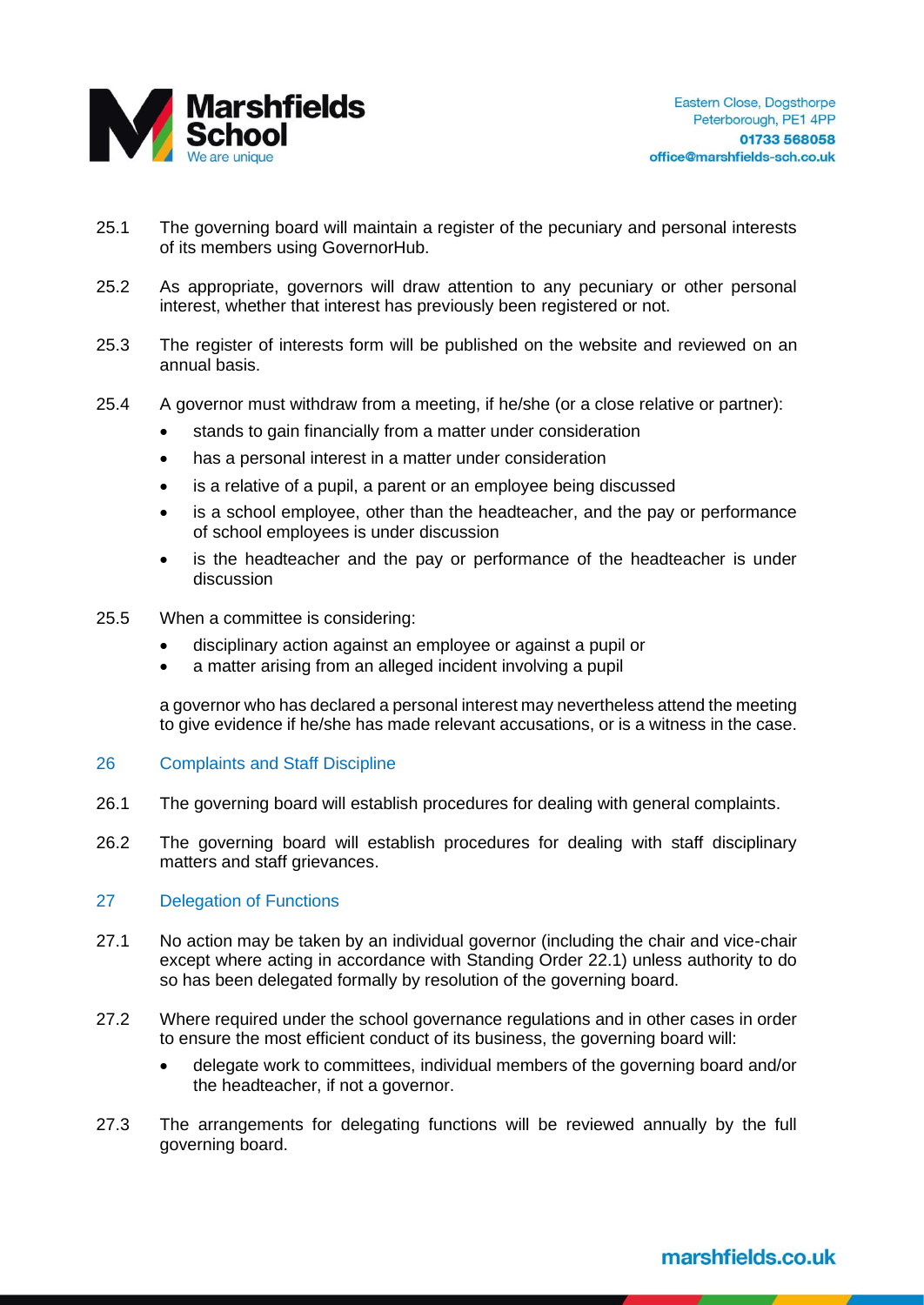

# 28 Committees

- 28.1 Committees to which the governing board has delegated any of its functions will act strictly in accordance with the terms of delegation.
- 28.2 When establishing committees the governing board will ensure compliance with the regulations concerning the constitution of the committees and will:
	- determine the membership (including non-governors where permitted and appropriate)
	- determine the reserve membership to cover for the absence of ordinary members
	- appoint the chair of each committee annually/allow the committee to elect its chair
	- establish and record terms of reference
	- review the membership and terms of reference annually
	- decide whether or not to confer voting rights on any or all non-governors for those matters where non-governors are not prohibited from voting under the regulations
	- determine when the committees shall meet
	- determine arrangements for reporting back
	- review the need for, and the membership of, committees annually; set the quorum for each committee (minimum quorum is 3)
- 28.3 The headteacher has the right to attend any committee meetings, subject to the statutory rules on withdrawal.
- 28.4 The governing board will establish committees for the following purposes:
	- **Resources**
	- Curriculum and Students
- 28.5 All committees and individuals with delegated powers will report in writing to the next meeting of the governing board about any decisions made or action taken.
- 28.6 No governor who served on the relevant first committee or had any previous involvement with the matter under appeal may serve on an appeal committee.
- 28.7 All committees with delegated powers will keep formal minutes, and copies will be circulated on GovernorHub within 10 working days of the meeting.
- 28.9 All meetings of committees will be clerked by a person who is not the headteacher.

# 30 Safeguarding Pupils

- 30.1 All governors are required to hold an Enhanced Criminal Records Certificate (ECRC).
- 30.2 Where a governor is elected or appointed and does not hold an enhanced criminal record certificate, the governing board will apply for such a certificate in respect of that governor within 21 days after his/her appointment or election.